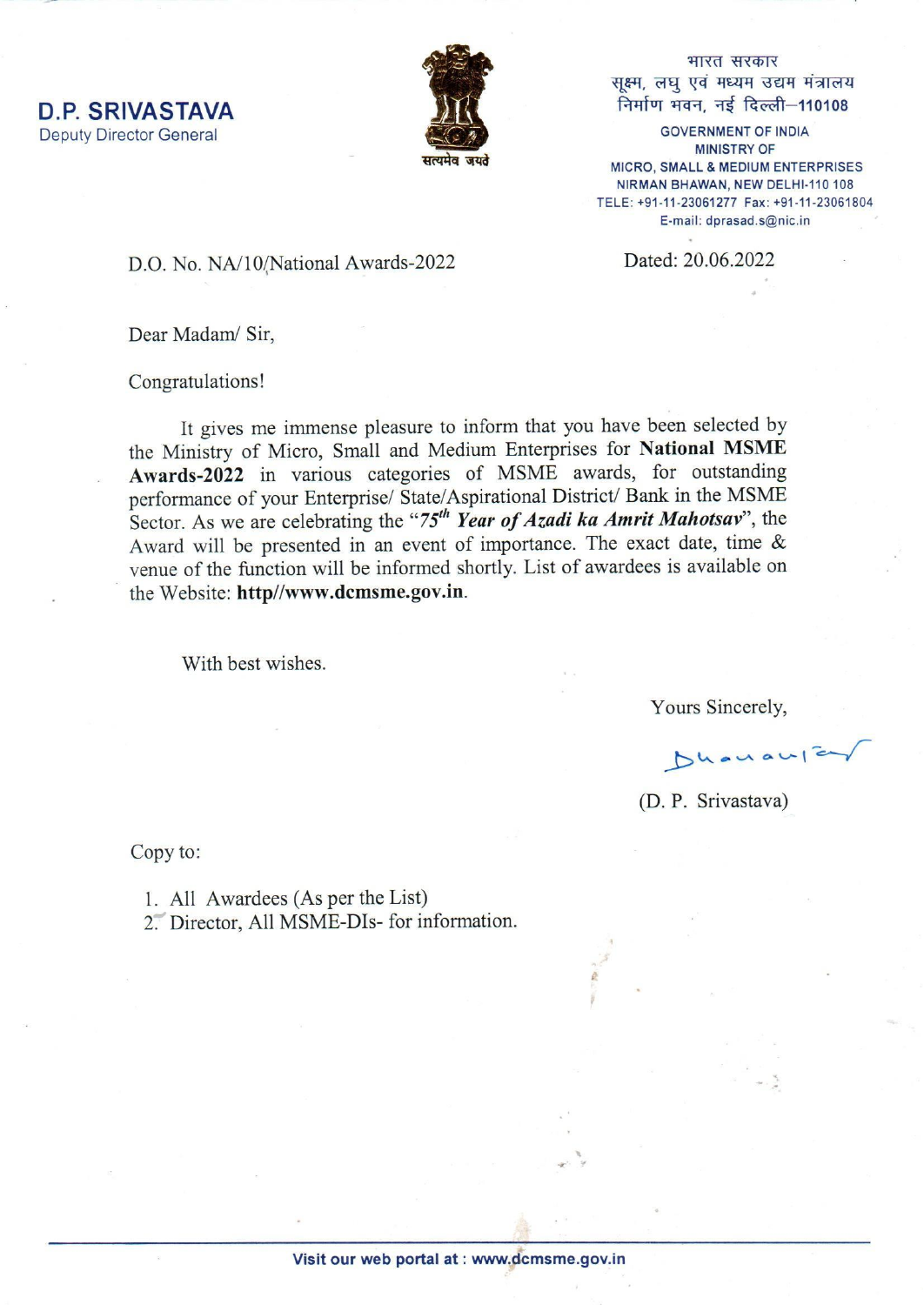# LIST OF AWARDEES OF NATIONAL MSME AWARDS -2022

# I. AWARDS FOR MANUFACTURING ENTREPRENEURSHIP

# (A) IN MANUFACTURING MICRO ENTERPRISE(OVERALL):-

#### FIRST PRIZE

 Mr. M. M. Jayakumar, M/s Sowparnika Thermistors and Hybrids Pvt Ltd Flat No:- VI/348, Road/Street:- Pannissery Canal Road, Village/Town- Kolazhy, Block- Puzhakal, Thrissur(Kerala) E-mail Id:-accounts@thermistorindia.com +91 9745320303/ 9447120303

# SECOND PRIZE

- (i) Ms Alemoon Nessa M/s A. N. Spice Industries, Ward No.4, Lal Bahadur Shastri Road, Village/Town -Abhayapuri, Block-Tapattary, Bongaigaon( Assam) E-mail Id:- ansinessa2015@gmail.com +91 7002324332
- (ii) Mr. Selvaraj Visik, M/s Sreebhadra Paramparya Chikilsalayam, Road/Street:- Velloorkonam, Village/Town:-Mancha Nedumangad, Thiruvananthapuram( Kerala) E-mail Id:-selvarajmooppanar@gmail.com +91 9539687216
- (iii) Mr. Vishal Jugraj Sheth, M/s. Solitaire Overseas Building:- Rhythem Developer Usatne, Road/Street:- Usatne, Village/Town:- Usatne, Block:- C39, City:- Kalyan, Raigad (Maharashtra) E-mail Id:-mahir@solitaireoverseas.com +91 9619103479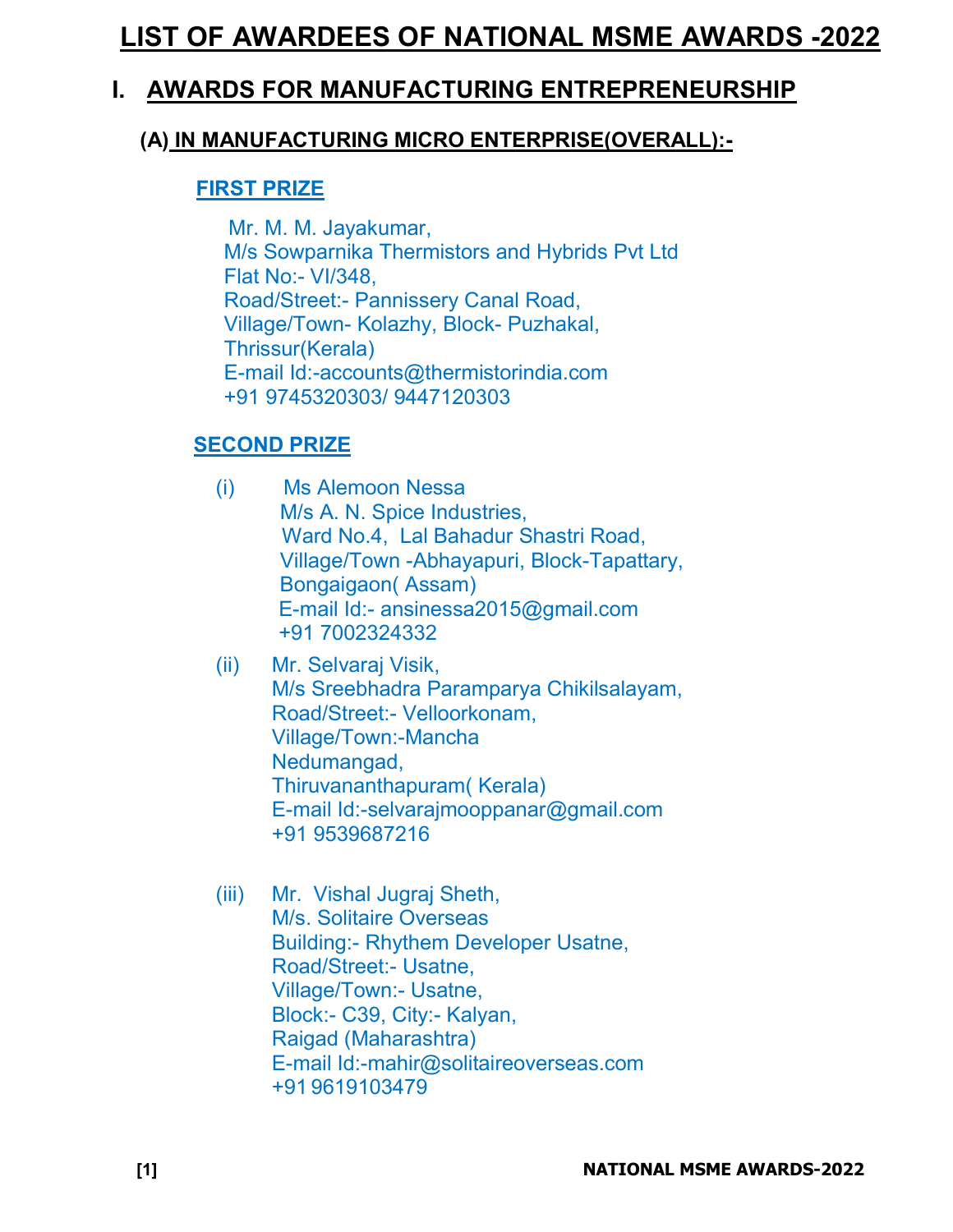#### THIRD PRIZE

Mr. Rishabh Gupta M/s Axiom Ayurveda Private Limited Ward No. 15, Rampur Sarsehri Road, Village/Town:- Sarsehri, Ambala Cantt( Haryana) E-mail Id:-aaaxiom@gmail.com +91 8222858402

#### (B) IN MANUFACTURING SMALL ENTERPRISE(OVERALL)

#### FIRST PRIZE

Mr. Manik Verma M/s. Ramani Precision Machines Pvt. Limited Plot No. 162, Building:- JLPL Industrial Sector - 82, Road/Street:- Village/Town:- Mohali, Rupnagar( Punjab) E-mail Id:-manik@ramaniindia.com +91 9876051132

# SECOND PRIZE

Mr. Samir Kumar Neogi M/s Neogi Technologies and Research Pvt. Ltd. Road/Street:- Kumarpara Road, Village/Town:- Rajpur, Block:- Sonarpur, Kolkata(West Bengal) E-mail Id:-support@ntrindia.co.in +91 9830705545

# (C) IN MANUFACTRUING MEDIUM ENTERPRISES(OVERALL)

Mr. Rakesh Chopdar M/s. Azad Engineering Pvt. Limited Flat No:- 90C 90D, Phase 1 Industrial Development Area Village/Town:- Jeedimetla, Hyderabad(Telanagana) E-mail Id:- cs@azad.in +91 9849960354

,,,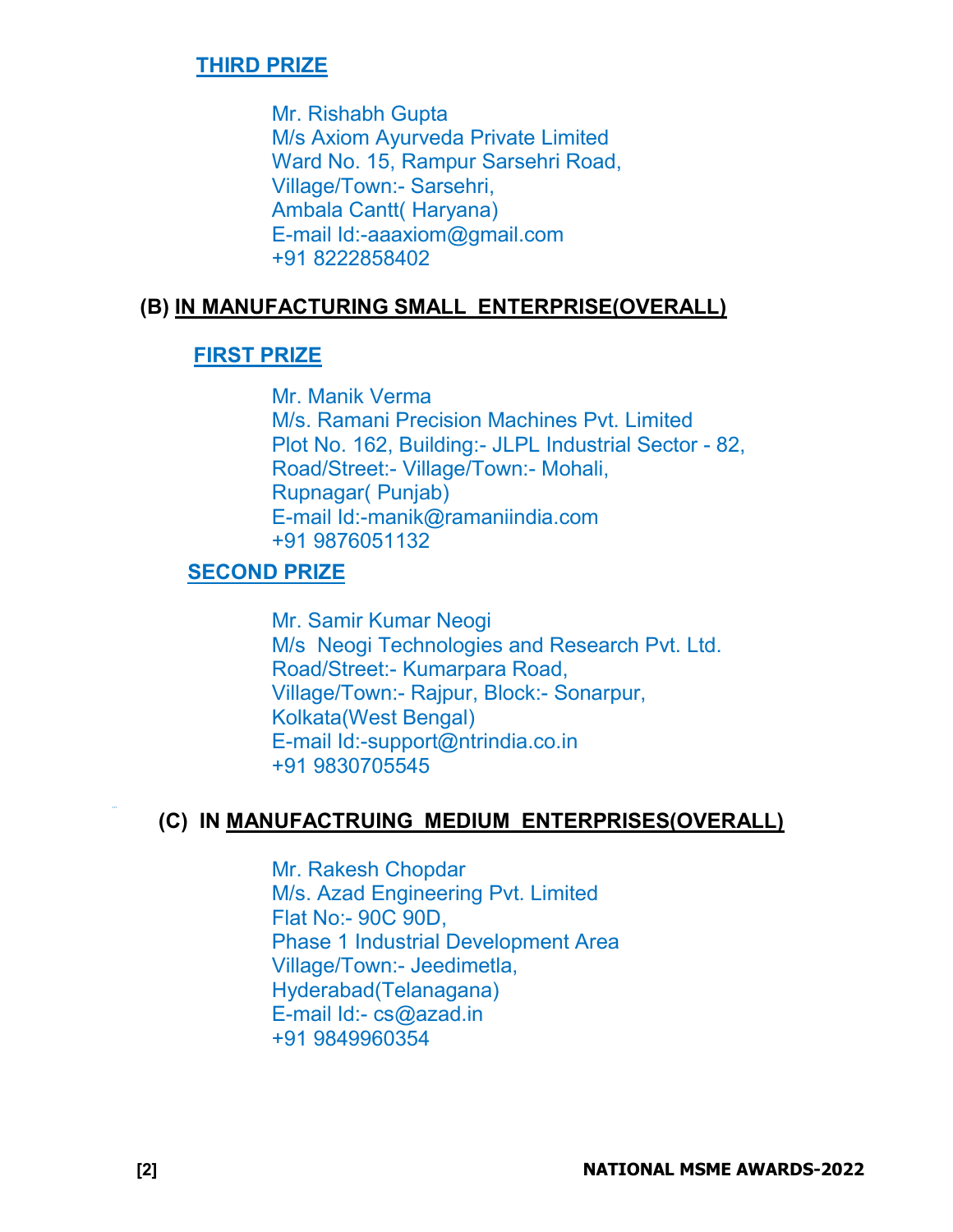# (D) IN TECHNOLOGY EFFICIENT MANUFACTURING ENTERPRISE

# FIRST PRIZE IN SMALL ENTERPRISES

Mr. Samir Kumar Neogi M/s. Neogi Technologies and Research Pvt. Ltd. Road/Street:- Kumarpara Road, Village/Town:- Rajpur, Block:- Sonarpur, Kolkata(West Bengal) E-mail Id:- support@ntrindia.co.in +91 9830705545

# FIRST PRIZE IN MEDIUM ENTERPRISES

 Mr. Varun Kumar Jain M/s. Carrier Wheels Pvt. Ltd. Industrial Area, Panipat Road, Village/Town:- Kandela, Kairana, Shamli( Uttar Pradesh) E-mail Id:- varunkjain@carrierwheels.com +91 9600000095

# (E) IN EXPORT ORIENTED MANUFACTRUING ENTERPRISE

# (i) FIRST PRIZE IN EXPORT- MICRO ENTERPRISE

Ms Pooja Agarwal M/s ASPEN Manufacturing Co. Road/Street:-Krishana Nagar, Village/Town:- Defence Colony, Kanpur(Uttar Pradesh) E-mail Id:- info@aspenco.in +91 7318511122

# (ii) FIRST PRIZE IN EXPORT- SMALL ENTERPRISE

Mr. Manik Verma M/s. Ramani Precision Machines Pvt. Limited Plot No. 162, Building:- JLPL Industrial Sector - 82, Road/Street:- Village/Town:- Mohali, Rupnagar( Punjab) E-mail Id:- manik@ramaniindia.com +91 9876051132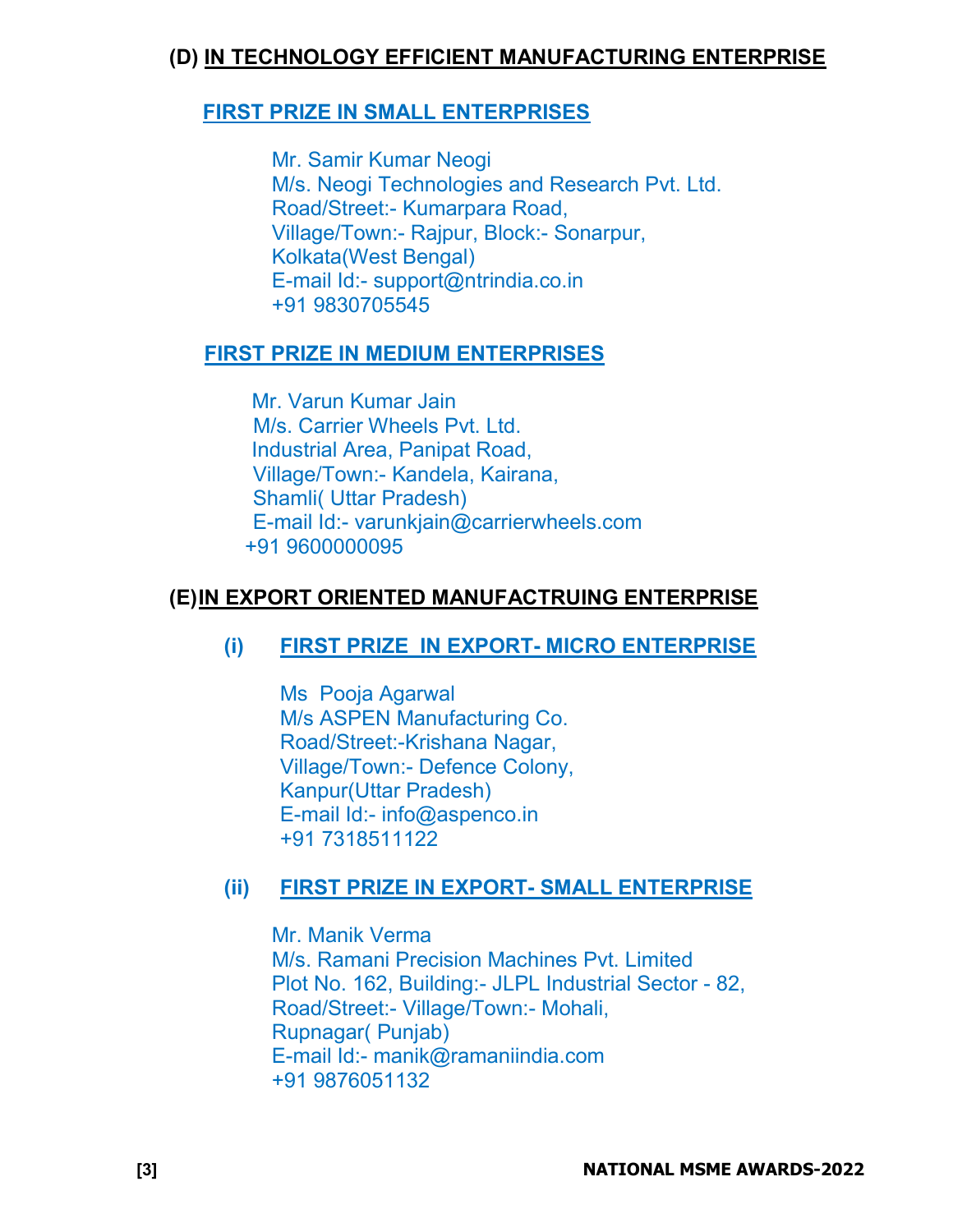# (iii) FIRST PRIZE IN EXPORT-MEDIUM ENTERPRISE

Mr. Rakesh Chopdar M/s. Azad Engineering Pvt. Limited Flat No:- 90C 90D, Phase 1 Industrial Development Area, Village/Town:- Jeedimetla, Hyderabad(Telanagana) E-mail Id:- cs@azad.in +91 9849960354

# II. AWARDS FOR SERVICE ENTREPRENEURSHIP

# (A) IN SERVICE MICRO ENTERPRISE(OVERALL):-

# FIRST PRIZE

Dr. Anita Lunia M/S QMS India Limited Flat No:- 94/26, Road/Street:- Vijay Path, Village/Town:- Jaipur, Block:- Mansarovar, Jaipur( Rajasthan) E-mail Id:- qms.india@qmsil.co.in +91 9414041038

# SECOND PRIZE

- (i) Dr. Prem Parkash Mittal M/s A-Z Energy Engineers Private Limited Plot No. 12, 4860-62, Kothi No. 24, Road/Street:- Harbans Singh Street, Village/Town:- Ward No. II, Block:- Darya Ganj, New Delhi E-mail Id:- pp\_mittal@yahoo.com +91 9811402040
- (ii) Mr. Sanjeev Kumar M/s. SG & Associates Flat No:- SCO-04, Basement, New Sunny Enclave, SECTOR-125, Kharar, Mohali( Punjab) E-mail Id:- sgassociates.chd@gmail.com +91 7988372259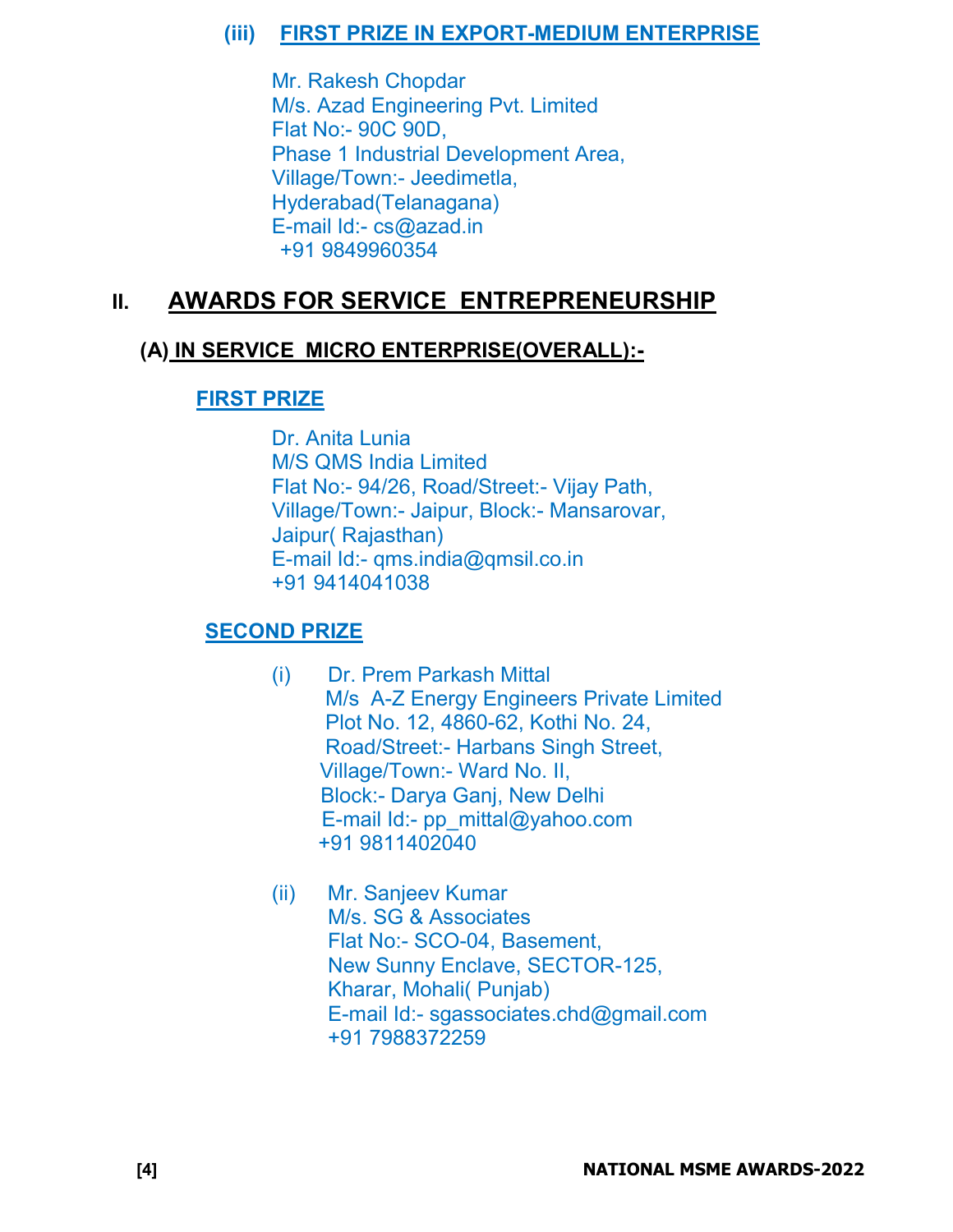#### THIRD PRIZE

- (i) Mr. Sibabrata Rout M/s Amarnath Pest Management Technology PLOT NO-1211, Road/Street:- Nuabazar, Village/Town:- Mahanadi Vihar, Cuttack(Odisha) E-mail Id:- amarnath\_pmt@yahoo.com +91 9337333999
- (ii) Ms Kausar Ara M/s Dulhan Beauty Parlour H. NO.- 95A, Road/Street:- Road No.-4, Line No.- 7, Village/Town:- Dhatkidih, Bistupur, B. Block, Jamshedpur(Jharkhand) E-mail Id:- kauserara73111@gmail.com +91 6205226119

# (B) IN SERVICE SMALL ENTERPRISE(OVERALL)

# FIRST PRIZE

Mr. Sumeet Mohanty M/s Saferisk Insurance Brokers Private Limited Flat No:- GA 120, Gayatri Vihar, Road/Street:- Chandrasekharpur, Village/Town:- Patia Square, Block:- Patia, Bhubaneswar(Odisha) E-mail Id:- sumeetmohanty@saferisk.in +91 9776224200

#### SECOND PRIZE

Mr. C. Ramanaiah M/s Ruky Projects Private Limited Flat No 1403A, Manjeera Trinity Corporate, Road/Street:- JNTU Hitech City Road, Village/Town:- Kukatpally, Hyderabad(Telangana) E-mail Id:- ramana\_c@rukyprojects.com +91 7702599777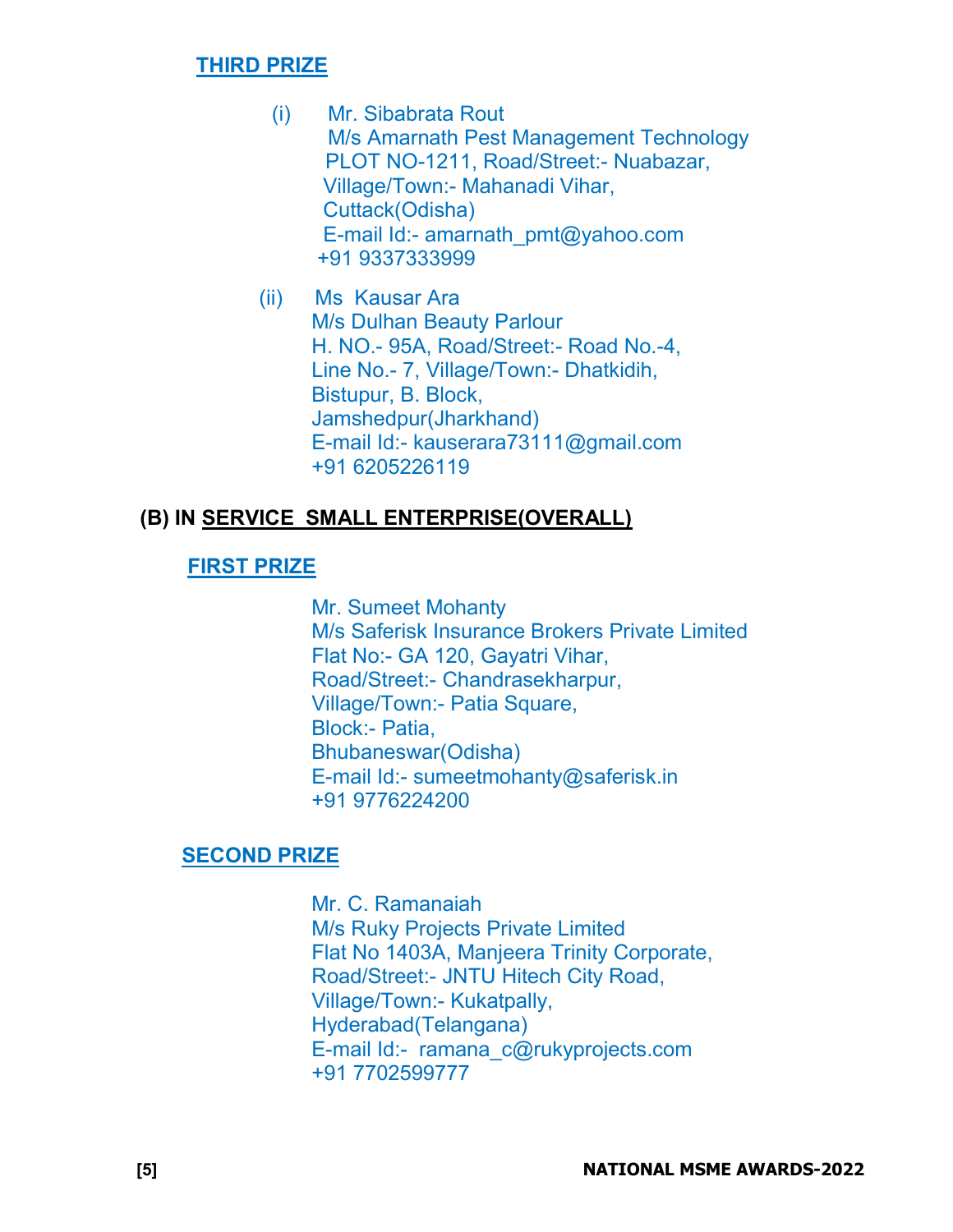# ( C) IN SERVICE MEDIUM ENTERPRISES(OVERALL)

Dr. Samir Tripathi M/S Medhaj Techno Concept Private Limited Flat No:- CP-150, Sector-D1, Medhaj Tower, Road/Street:- Kanpur Road, Aashiana,Block:- Near Power House Chauraha, Lucknow(Uttar Pradesh) E-mail Id:- mtcpl@medhaj.com +91 9935175533

# (D) IN EXPORT ORIENTED SERVICE ENTERPRISES

# (iv) EXPORT- SERVICE MICRO ENTERPRISE

Mr. Atanu Sarkar M/s Webskitters Technology Solutions Private Limited Flat No:-108/32/1, Road/Street:- South Kodalia, New Barrackpur, Block:- 108/32/1 Kolkata(West Bengal) E-mail Id:- ceo@webskitters.com +91 9007883458

# (v) EXPORT- SERVICE SMALL ENTERPRISE

Mr. N. C. Shashidhar M/s. Advance Mechanical Services Private Limited Flat No:- 29/1 1st Floor, Malik Building, Road/Street:- Hospital Road, Village/Town:- Shivajinagar, Bangalore(Karnataka) E-mail Id:- shashidhar.nc@ams-india.co.in +91 9845071820

# III. AWARDS FOR SPECIAL CATEGORY OF ENTERPRISE

#### (I) FIRST PRIZE IN WOMEN CATEGORY (MANUFACTURING MICRO ENTREPRISE)

 Ms Alemoon Nessa M/s A. N. Spice Industries, Ward No.4, Lal Bahadur Sastri Road, Village/Town -Abhayapuri, Block-Tapattary, Bongaigaon( Assam) E-mail Id:- ansinessa2015@gmail.com +91 7002324332

,,,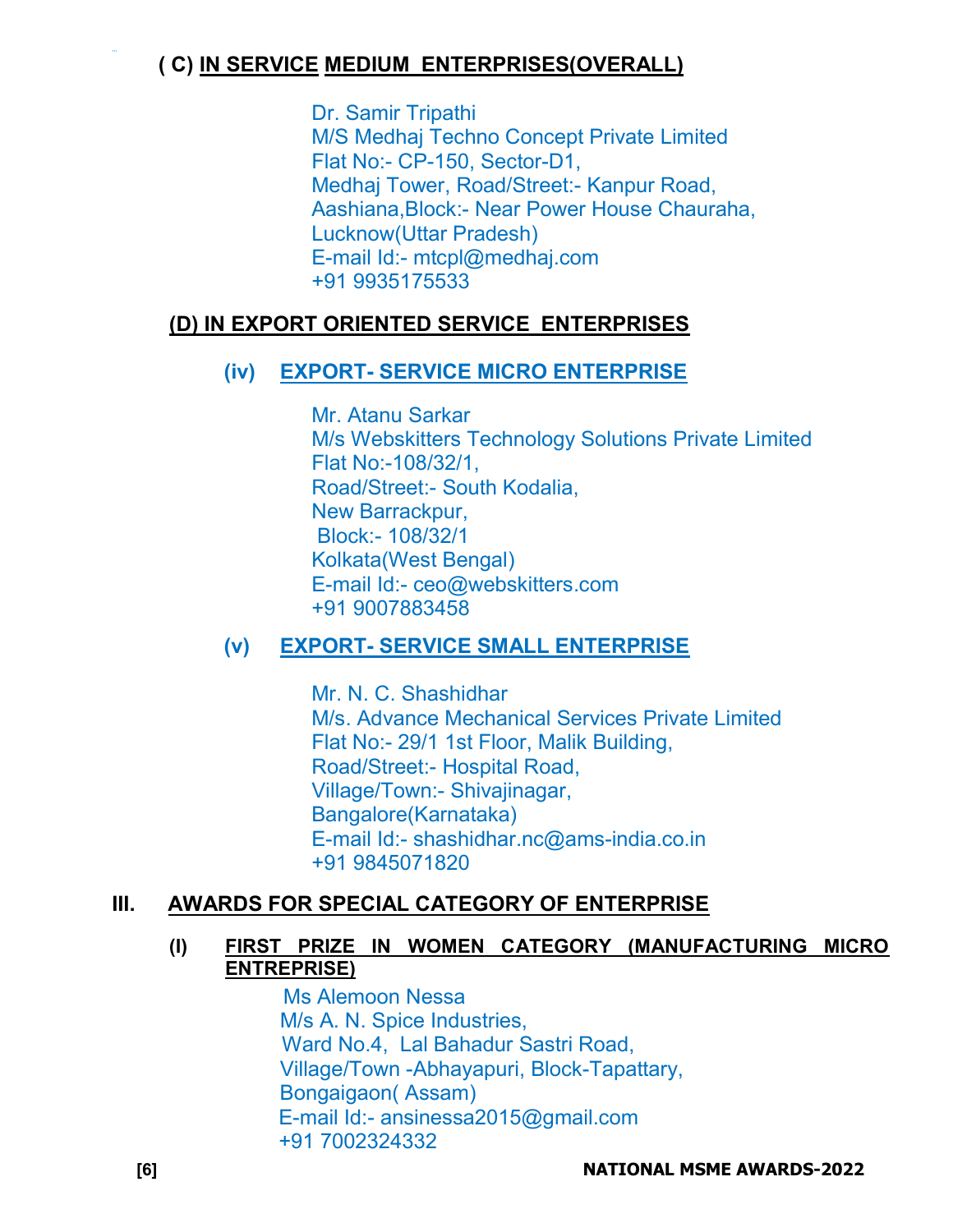#### (II) FIRST PRIZE IN WOMEN CATEGORY (MANUFACTURING SMALL ENTREPRISE)

Ms. Neeta Sharma M/S. Sharma International Flat No:- 5/137-E, Building:- SONTH KI MANDI, Road/Street:- MATHURA ROAD, Village/Town:- -, Block:- -, City:- AGRA, Uttar Pradesh E-mail Id:- ramesh@sharmagroup.com +91 9927082967

# (III) FIRST PRIZE IN WOMEN CATEGORY(SERVICE MICRO ENTREPRISE)

 Ms. Punita Gupta M/s. Prahim Investments Plot No. 64-65, Nehru Housing Society, Road/Street:- Ambedkar Road, Near Icici Bank, Ghaziabad (Uttar Pradesh) E-mail Id:- prahiminvestment@gmail.com +91 9910206900

# (IV) FIRST PRIZE IN WOMEN CATEGORY (SERVICE SMALL ENTREPRISE)

Dr. Harjinder Kaur Talwar M/S Com Vision India Private Limited Flat No:- 39, Building:- Hartron Complex, Road/Street:- Electronic City, Gurugram, Sector 18, Gurugram(Haryana) E-mail Id:- kaur@comvisionindia.co.in +91 9971286969

#### (V) FIRST PRIZE IN SC/ST CATEGORY (MANUFACTURING MICRO ENTREPRISE)

Mr. Selvaraj Visik, M/s Sreebhadra Paramparya Chikilsalayam, Road/Street:- Velloorkonam, Village/Town:-Mancha Nedumangad, Thiruvananthapuram( Kerala) E-mail Id:- selvarajmooppanar@gmail.com +91 9539687216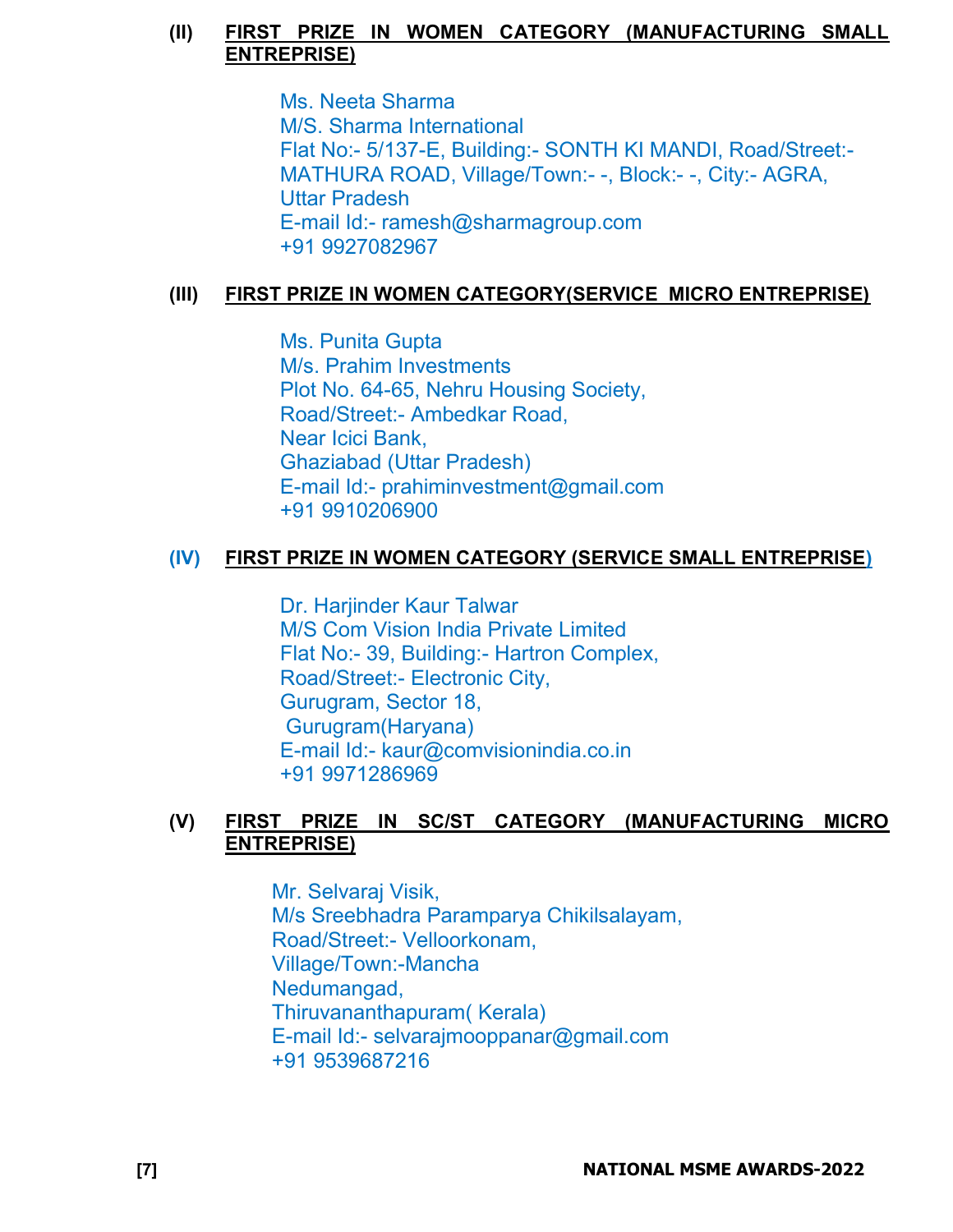#### (VI) FIRST PRIZE IN SC/ST CATEGORY(SERVICE MICRO ENTREPRISE)

Mr. Sanjeev Kumar M/s. SG & Associates Flat No:- SCO-04, Basement, New Sunny Enclave, SECTOR-125, Kharar, Mohali( Punjab) E-mail Id:- sgassociates.chd@gmail.com ` +91 7988372259

# (VII) FIRST PRIZE IN DIVYANG CATEGORY IN MANUFACTRUING OVERALL MSME

Ms Sunita Gupta M/s. Pooja Fancy and Jewellery Poonam Takiz Ke Peecha, Road/Street:- Subhash Colony Dausa, Dausa(Rajasthan) E-mail Id:- guptasunita962@gmail.com +91 9351964876

# (VIII) FIRST PRIZE IN DIVYANG CATEGORY IN SERVICE OVERALL MSME

Mr. Ashok Kumar Pareek M/S Lado Cad Technology Flat No:- 76, Road/Street:- Mahaveer Nagar, Block:- Durga Pura, Near Go Sala, Jaipur( Rajasthan) E-mail Id:- ladocadtechnologyjaipur@gmail.com +91 9829020242

# (IX) FIRST PRIZE IN NER CATEGORY IN MICRO MANUFACTURING ENTERPRISE

 Ms Alemoon Nessa M/s A. N. Spice Industries, Ward No.4, Lal Bahadur Shastri Road, Village/Town -Abhayapuri, Block-Tapattary, Bongaigaon( Assam) E-mail Id:- ansinessa2015@gmail.com +91 7002324332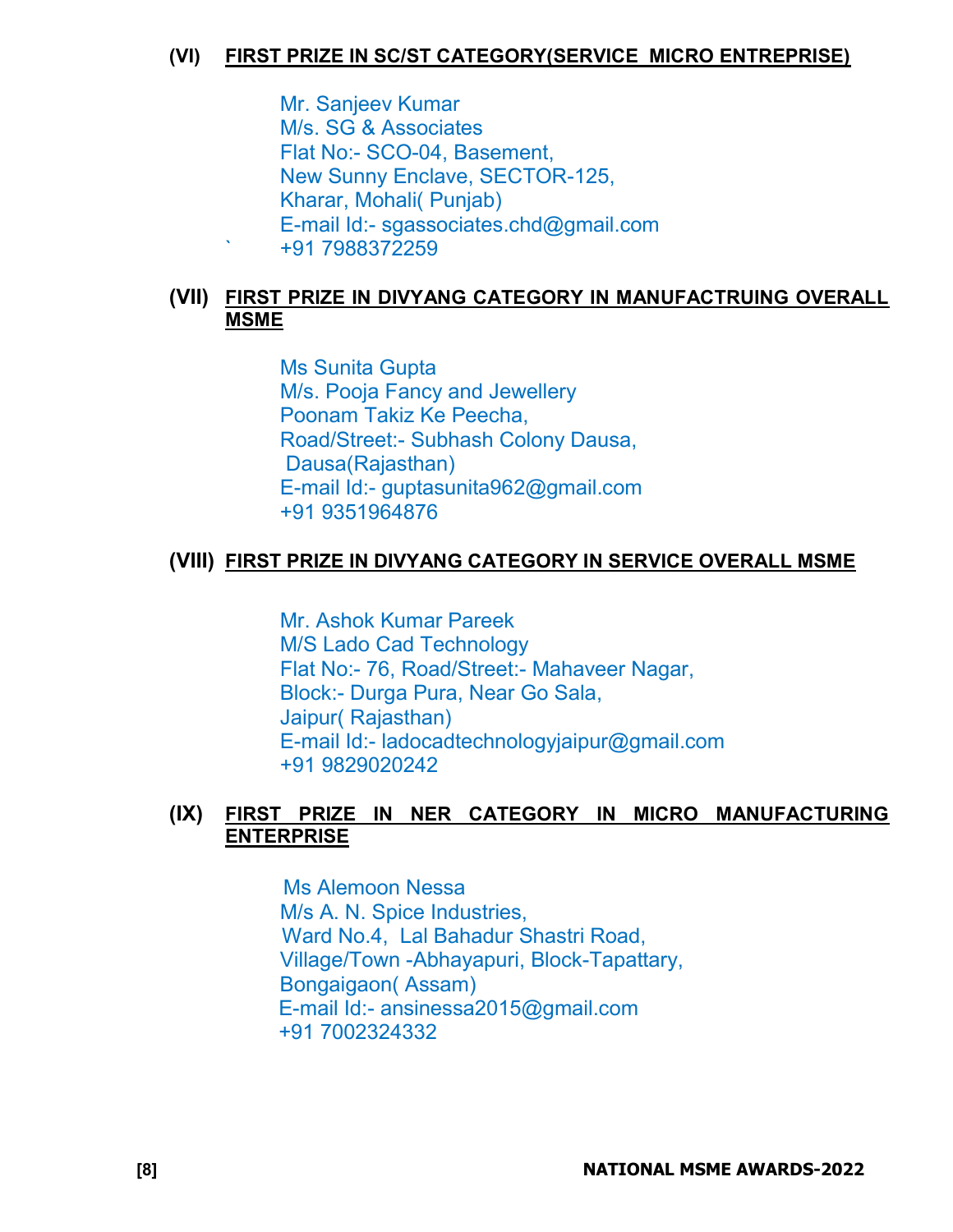# NATIONAL MSME AWARDS-2022 TO STATEs/UTs FOR OUTSTANDING CONTRIBUTION IN THE PROMOTION AND DEVELOPMENT OF MSME SECTOR

# FIRST PRIZE

MSME DEPARTMENT, GOVERNMENT OF ODISHA

SECOND PRIZE

DEPARTMENT OF INDUSTRIES, GOVERNMENT OF BIHAR

THIRD PRIZE

MSME DEPARTMENT, GOVERNMENT OF HARYANA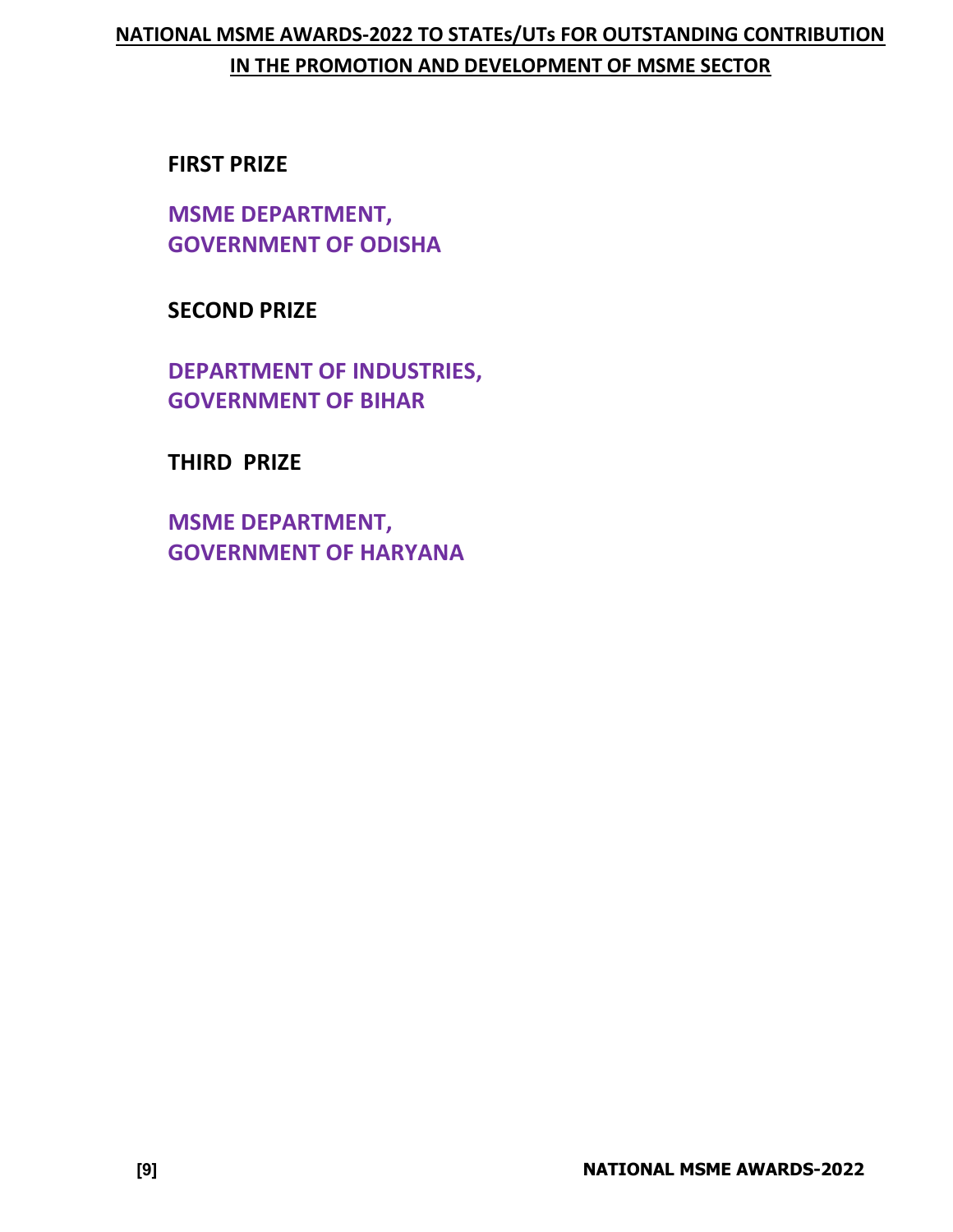# NATIONAL MSME AWARDS-2022 TO ASPIRATIONAL DISTRICTS FOR OUTSTANDING CONTRIBUTION IN THE PROMOTION AND DEVELOPMENT OF MSME SECTOR

# FIRST PRIZE

ASPIRATIONAL DISTRICT VIRUDHUNAGAR, GOVERNMENT OF TAMILNADU

SECOND PRIZE

ASPIRATIONAL DISTRICT KARAULI GOVERNMENT OF RAJASTHAN

THIRD PRIZE

ASPIRATIONAL DISTRICT KALAHANDI GOVERNMENT OF ODISHA